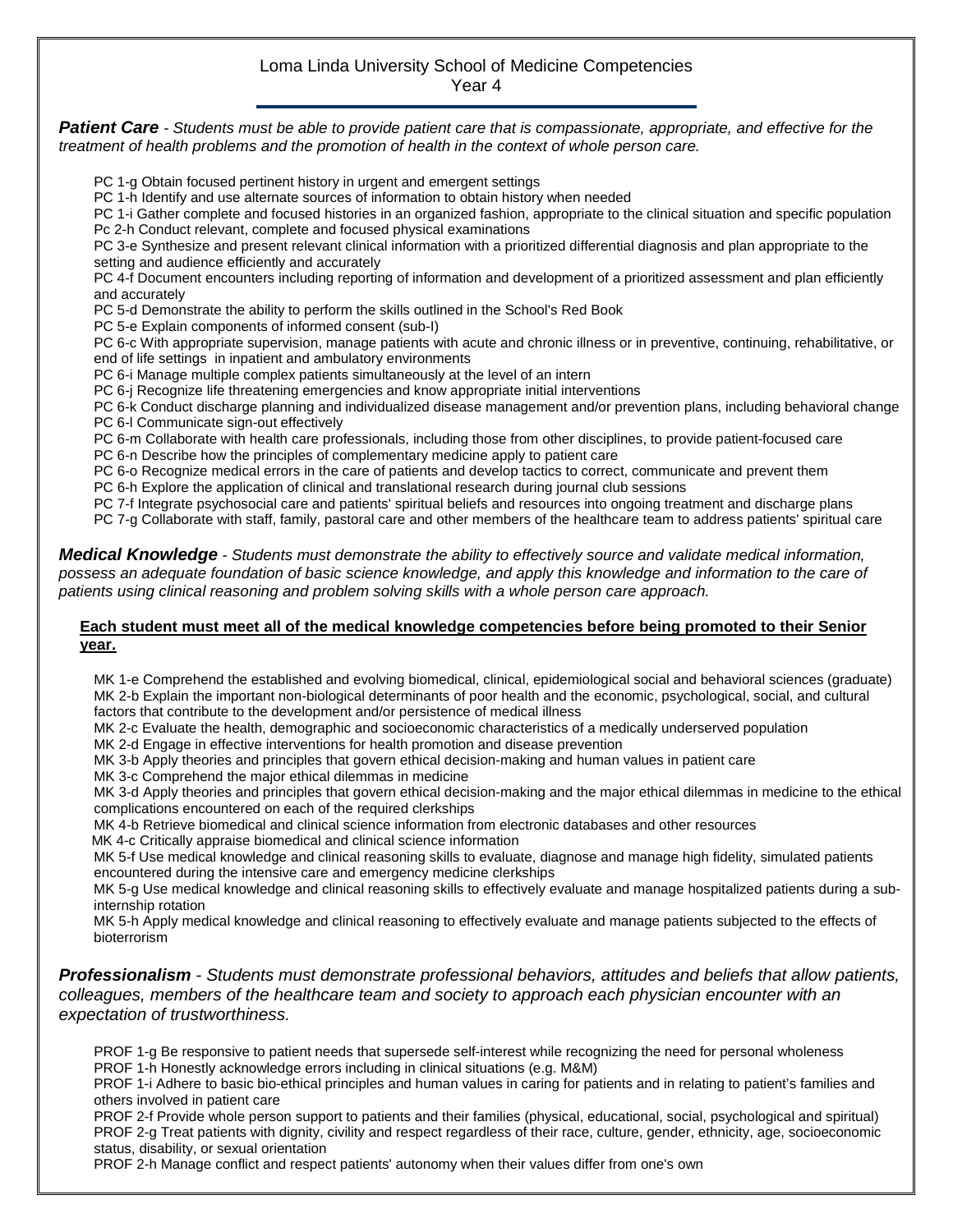PROF 2-i Advocate for individual patient needs

PROF 3-e Recognize unprofessional behaviors and misconduct in colleagues and seek advice to carry out an ethically appropriate response

PROF 3-f Intentionally seek opportunities to be helpful to the clinical team, including maintaining prompt and appropriate accessibility

- PROF 3-g Demonstrate awareness of the responsibility to promote health at the societal level.
- PROF 3-h Exhibit honesty in interactions, documentations, research, and scholarly activity. (graduation)

PROF 3-i Advocate for just distribution of health resources

## *Systems-based Practice -Students must demonstrate an awareness of and responsiveness to the larger context and system of health care, as well as the ability to call effectively on other resources, including interprofessional teams, in the system to provide optimal health care.*

SBP 1-g Demonstrate awareness of responsibility to promote health at the patient and societal level

SBP 1-e Incorporate knowledge about systems to develop a care plan for patients to promote health and treat illness

SBP 1-f Describe how system structures, policies, and costs affect healthcare delivery

SBP 2-f Engage in systems-level approaches to assess and improve quality of patient care including patient satisfaction, costeffectiveness and clinical outcomes

SB 3-c Contribute effectively and respectively with all members of the interprofessional team

*Practice-based Learning& Improvement-Students must demonstrate the ability to investigate and evaluate their care of patients, to appraise and assimilate scientific evidence, and to continuously improve patient care based on constant selfevaluation and lifelong learning.*

PBL 1-c Apply the principles and methods of EBM to acquire, appraise, and assimilate new basic biomedical science and clinical information in direct patient care settings.

 PBL 1-d Use and value advances in information technology to access evidence at the point of care and to optimize patient care. PBL 1-e Integrate this new information into the practice of medicine while considering the values, preferences and expectations of the patients for whom they are responsible.

PBL 2-d Actively seek formative and summative assessment from supervisors and other members of the health care team.

PBL 2-e Willingly acknowledges personal limitations in one's own knowledge skills, and judgment.

PBL 2-f Welcomes and uses feedback and practice improvement data to reflect and set specific learning goals for selfimprovement in the clinical setting.

PBL 2-g Participates in the education of patients, families, peers and other health professionals.

PBL 3-b Engage in the process of continuous quality improvement during clinical rotations.

PBL 3-c Apply the principles of quality improvement to assess and improve clinical performance and patient safety

*Interpersonal & Communication Skills - Students must be able to demonstrate culturally sensitive interpersonal and communication skills that result in effective information exchange and teaming with patients, their families, and professional associates.*

ICS 1-d Establish collaborative and constructive relationships with patients and families

ICS 2-c Demonstrate a patient-centered interview that elicits the patient's agenda and story without bias, identifying and responding to emotional cues, summarizing and checking for accuracy of content and interpretation, and resolving barriers to effective listening ICS 3-d Communicate effectively with patients and families of diverse backgrounds and cultures, including engaging in collaborative diagnostic and treatment planning and exploring potential obstacles to the execution of plans

ICS 5-e Present and document patient information in an organized, accurate and logical fashion, using a problem-based approach and distilling relevant information into an assessment and plan in a variety of settings

ICS 5-c Contribute effectively and respectfully with all members of the interprofessional team in a variety of settings, including interpersonal conflicts, hand-offs and transitions of care

## *Whole Person Care - Through the study and application of whole person care, students will develop a knowledge of wholeness that can be applied to their personal and professional lives and the care of patients.*

WP 1-b Use the LLU model of whole person care and the LLU spiritual history in patient care WP 2-c Demonstrate personal wholeness